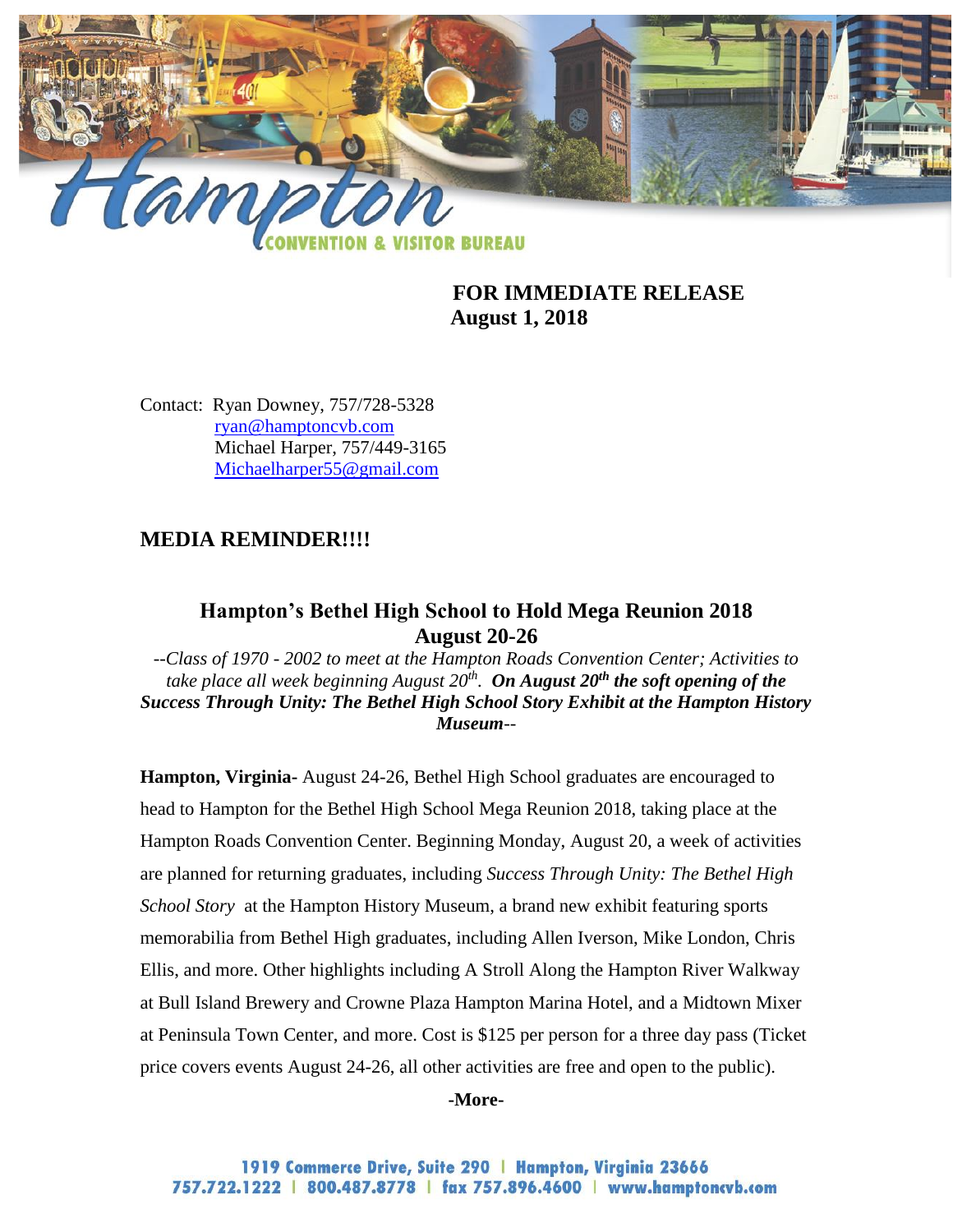In 1968, Bethel High School opened to accommodate overcrowding at Hampton High School and Kecoughtan High School. The school was the first fully integrated school in the City of Hampton.

"Though there were a lot of racial tensions in many schools across the country at the time, the students at Bethel High School managed to overcome these tensions through collective collaboration in both academics and athletics," said Bethel High Mega Reunion Group President, Michael Harper. "This year we are happy to celebrate the  $50<sup>th</sup>$ anniversary of Bethel High School by once again coming together and painting the City of Hampton Green and Gold."

# **Bethel High School "Back Together Again" Mega Reunion 2018 (Class of 1970-2002)**

*August 24-26 (Free activities beginning August 20 thru August 23) \$125 per person for a three-day pass (Friday, August 24 – Sunday, August 26)*

## **Monday, August 20 – Sunday, August 26**

All Day Access to the "BHMRG Mega Store" at the Peninsula Town Center and the Soft Opening of the *Success Through Unity: The Bethel High School Story* at the Hampton History Museum. (Free). A short walk to Bull Island on the marina for a pint of the signature "Bruin Brew." The Bethel Mega Store will be open the duration of the week.

## **Wednesday, August 22**

4:00 p.m. – 6:00 p.m. Official Grand Opening of the *Success Through Unity: The Bethel High School Story* at the Hampton History Museum. Free.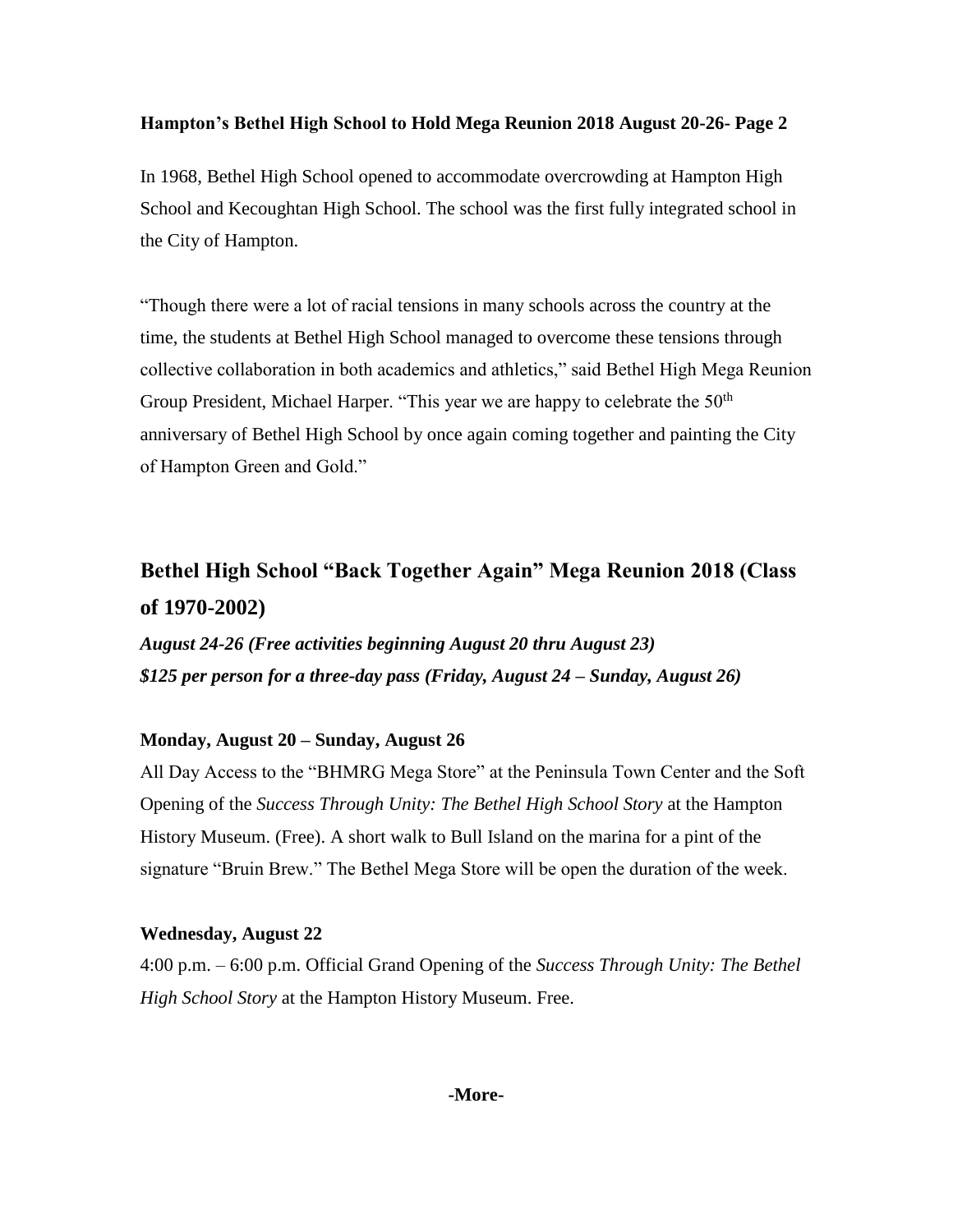Hampton History Museum 120 Old Hampton Lane Hampton, VA 23669

6:00 p.m. – 10:00 p.m. A Stroll Along the Hampton River Walkway to Bull Island Brewery and Crowne Plaza Hampton Marina Hotel

Bull Island will offer a special "Bruin Brew" and the Miss Hampton II will be docked for a boarding party, completely open to the public (please, note, the Miss Hampton will stay docked for the duration of the event). We will be hosting our VIP guest at the Crown Plaza Dockside Room located beside Bull Island. Food will be available for purchase at Bull Island Brewery, Miss Hampton II, or at Crowne Plaza Hampton Marina Hotel. Don't miss Round 1 of Karaoke

758 Settlers Landing Road Hampton, VA 23669

### **Thursday, August 23**

6:00 p.m. – 10:00 p.m. Midtown Mixer featuring Round 2 of Karaoke Join us in Town Square at Peninsula Town Center for our Midtown Mixer and a live performance by Bethel alumni Millard McLaurin (Don't miss the Bethel High School Mega Reunion Store featuring Bethel High Commemorative items)

4410 E Claiborne Square 1671 Merchant Lane Hampton, VA 23666 Hampton, VA 23666

The Bruin's Den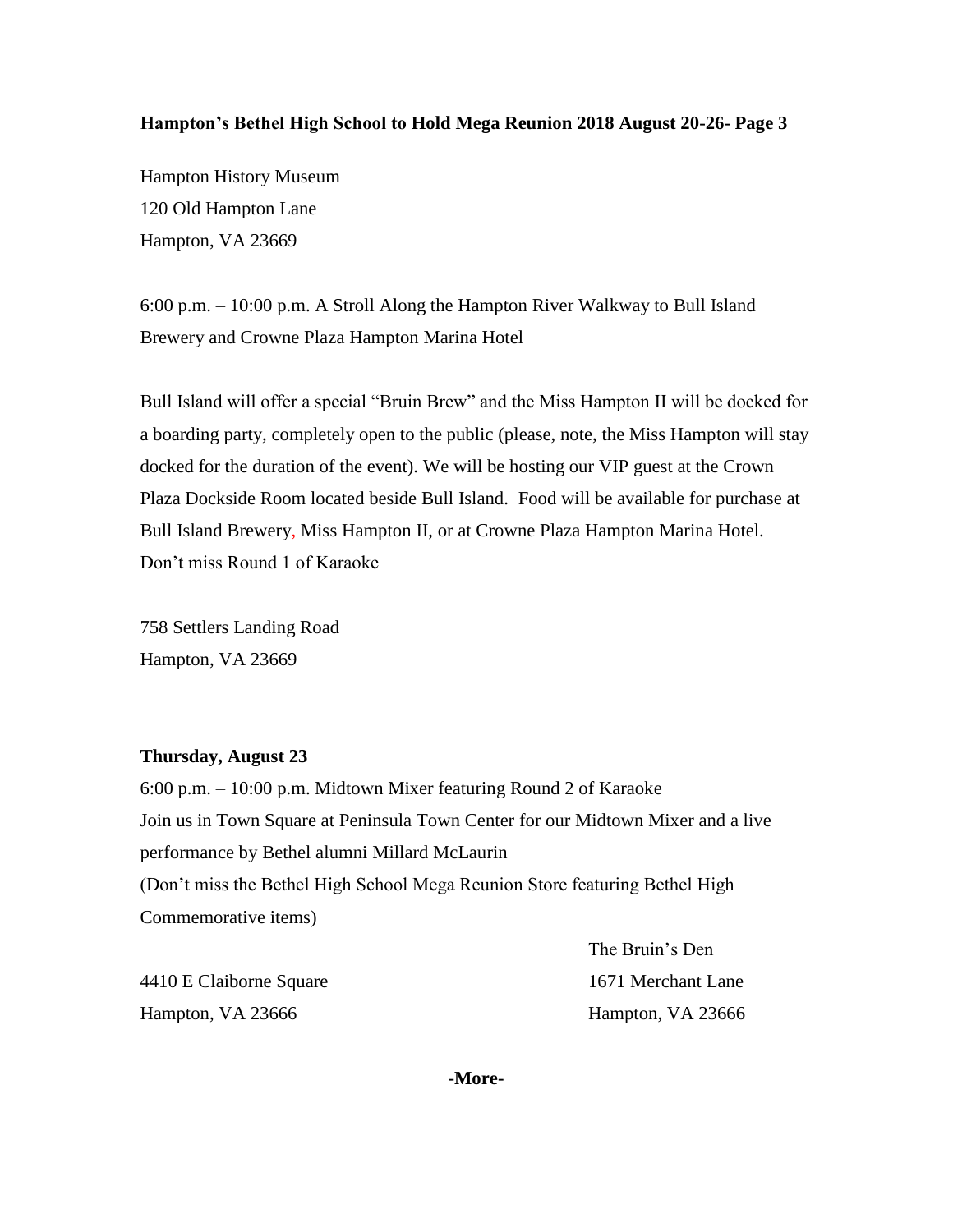**Friday, August 24** Hospitality Social for VIP and Sponsors 6:00 p.m. – 7:00 p.m.

Meet and Greet at the Hampton Roads Convention Center (Includes Round 3 of Karaoke Finals) 8:00 p.m. – 12:00 p.m.

Hampton Roads Convention Center 1610 Coliseum Drive Hampton, VA 23666

### **Saturday, August 25**

6:00 p.m. – Midnight Dinner & Dance (Semi-Formal) the karaoke contest winner will be revealed and the winner will be awarded their prize

Hampton Roads Convention Center 1610 Coliseum Drive Hampton, VA 23666

## **Sunday, August 26**

12:00 p.m. – 6:00 p.m. BBQ Cookout with Uncle Nick's Premium Meats Courtyard at Embassy Suites (Outside) 1610 Coliseum Drive Hampton, VA 23666